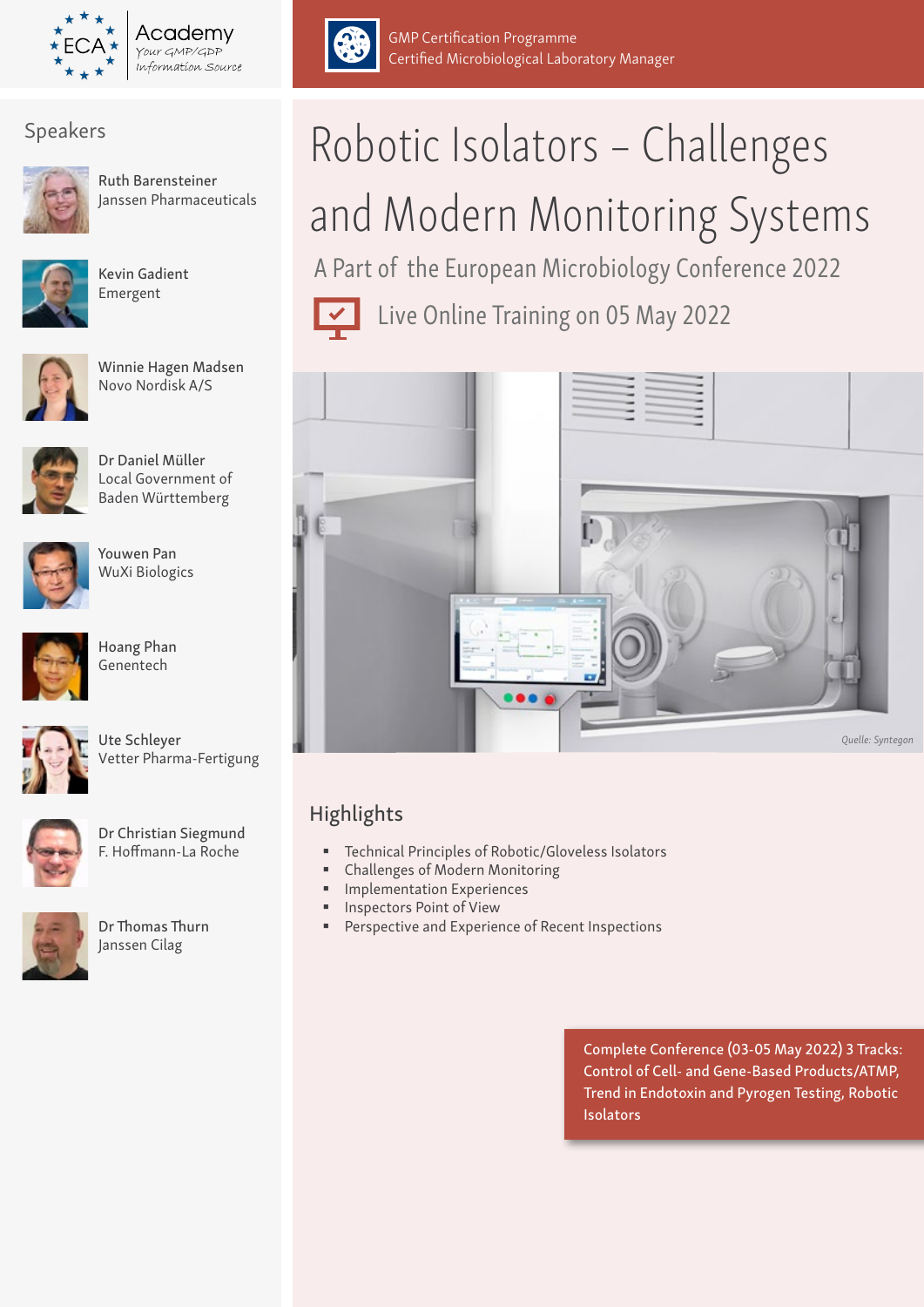## **Objectives**

Aseptic production has always been complex and cost-intensive and the risk of contamination high. To minimise the risks, the techniques used have become increasingly sophisticated, from simple cleanrooms, sterile workbenches and RABS to the classic isloators. With the new possibilities of automation, digitalisation and rapid microbiological methods, there are currently even more opportunities to minimise contamination risks and optimise processes. This also, or especially, plays a role in the production of novel therapies with biological starting materials, which often have small batch sizes.

One possible method is the use of modern isolators, without gloves, automated and in combination with modern real time or online monitoring systems. However, when establishing such systems, the user is faced with the challenge that the currently valid regulatory requirements were often oriented towards the previous systems and are difficult to apply across the board for modern systems, either because given limits were derived from the less sensitive systems or because comparability of the results is difficult or impossible to achieve due to the different methodologies.

This workshop will provide an insight into the view of a GMP inspector, an introduction to available techniques and systems, as well as industry experience in implementation and the hurdles that may be encountered in regulatory acceptance.

### Background

In the current era, where conferences and seminars are mainly held online and virtually, new approaches and structures are needed to offer participants optimal value and expert input. Therefore, the ECA Academy has decided to offer the European Microbiology Conference 2022, which has been an integral part of the European conference landscape since 2008, in a special topic-focused format. During 2.5 days, 3 topics will be offered, which can be booked individually or in combination.

### Target Audience

This workshop is aimed at all those involved in manufacturing, quality assurance and quality control who are concerned with the possibilities of barrier technologies and modern monitoring systems and with the challenges of implementation and the requirements of the authorities for new technologies.

### **Moderators**

Dr Wolfgang Eder *Roche Diagnostics*

Axel Schroeder *Concept Heidelberg*

### Programme

### Part 1: Technical Principles and Challenges

Functional principle and background *Christian Siegmund, F. Hoffmann-La Roche*

- Zone classifications within the Vanrx SA25
- Horizontal air flow

### Challenges in Aseptic Filling *Thomas Thurn, Cilag/JnJ*

- Consideration of Robotic Solution in Aseptic Filling
- Aseptic Smart Fill Concept Study

#### Robotic Fill & Finish *Ute Schleyer, Vetter*

- Robotics used for all main activities
- VHP cycle prior to aseptic set-up

### Part 2: Challenges and Hurdles – Modern Monitoring in Isolators and Implementation Experiences with Authorities

Monitoring for viables in closed robotic isolators *Winnie Hagen Madsen, Novo Nordisk*

- Limitations and possibilities
- Authority expectations
- Use of BioTrak

### Process Controls for Gloveless Isolator Systems *Hoang Phan, Roche/Genentech*

- Current process controls were designed around cleanroom, RABS, or gloved isolator filling systems
- A new class of gloveless isolator system that have designed out traditional risks should then allow for a different approach to process control

Challenges and requirements during introduction of a continuous monitoring system for viable particles in a new robotic filling line *Ruth Barensteiner, Cilag*

- **Implementation Strategy**
- Example for a continuous monitoring set-up
- Challenges

Health Authority Expectations Regarding Gloveless Isolator Implementation *Kevin Gadient, Emergent*

- **Process Overview**
- Feedback from FDA & Health Canada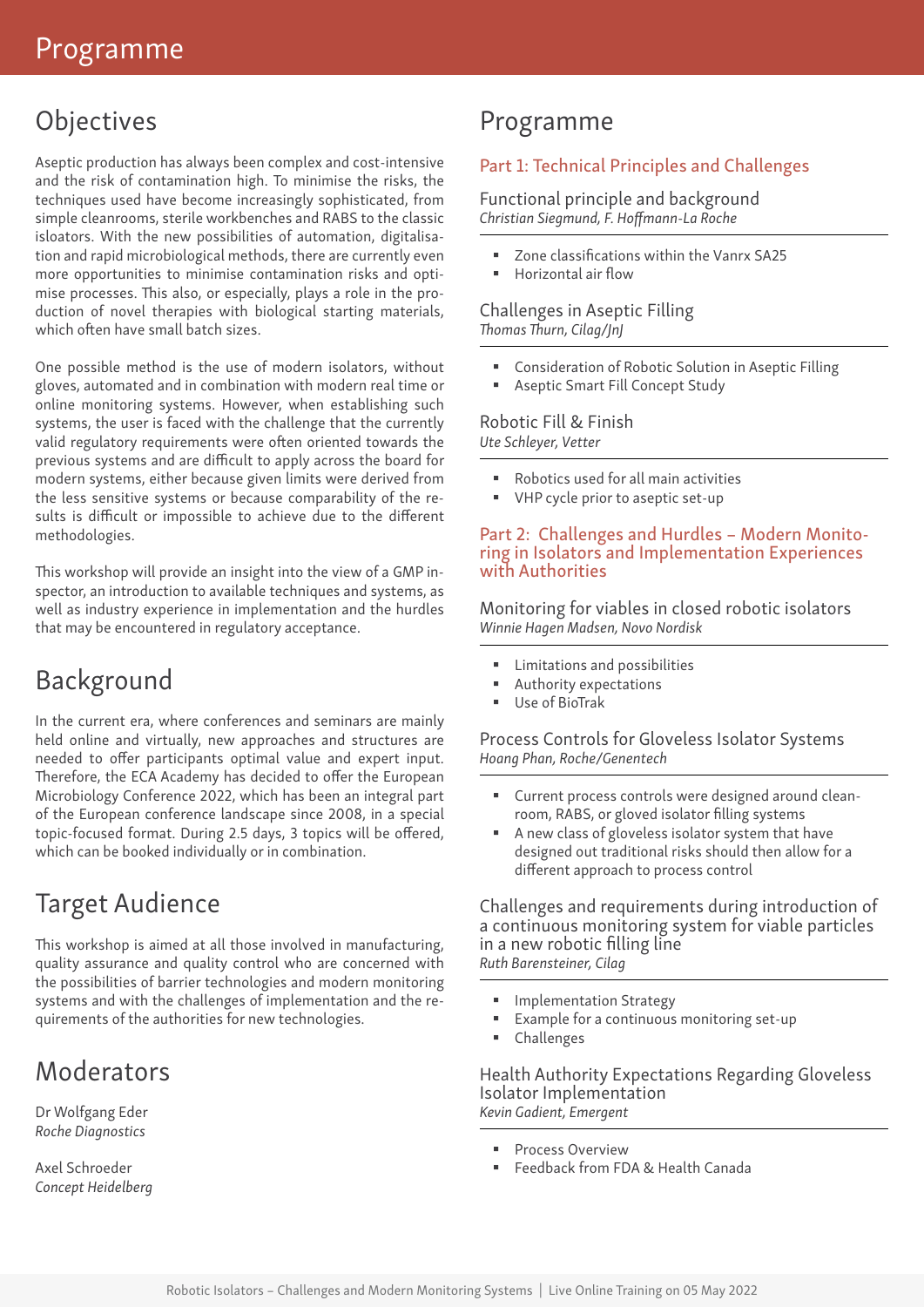### Part 3: Personal view and expectations of a GMP Inspector

*Dr Daniel Müller, GMP Inspector*

- Current regulations for isolators / barrier systems, including EU Annex 1 (revision)
- How far are robotic systems addressed in guidelines?
- Challenges and discussion points

### Part 4: CMO Perspective and Experience of Recent Inspections

*Youwen Pan, WuXi Biologics*

 Experience of recent interactions with inspectors from FDA and China NMPA on Vanrx SA25

Panel Discussions and Q&A with Speakers and Experts

### Speakers



Ruth Barensteiner Janssen Pharmaceuticals

Ruth Barensteiner is working at Janssen Pharmaceutical Discovery, Product Development and Supply as Compliance Manager in the Fill Finish Pilot Plant for the manufacturing and supply of clinical trial material. Ruth has studied Biotechnology at the Technical College in Darmstadt, where she completed as a graduate engineer and has more than 25 years in the pharmaceutical industry, with focus on microbiology and aseptic processing. In her current position she is a subject mat-

ter expert for the implementation of new environmental monitoring system for a new gloveless robotic filling line.



### Kevin Gadient

Emergent

Kevin Gadient went from aseptic filling in an open Grade A cleanroom to being responsible for the procurement and implementation of a gloveless, robotic isolator. He is the Senior Director of Manufacturing Operations at the Emergent BioSolutions site in Winnipeg, Manitoba, Canada. Kevin is a registered Professional Engineer and holds a Bachelor of Science



### Winnie Hagen Madsen Novo Nordisk A/S

degree in Chemical Engineering from Queen's University.

Winnie Hagen Madsen has a master degree in engineering within biotechnology from the Technical

University of Denmark. Since 2006 she has worked for Novo Nordisk A/S Denmark, where she has worked with aseptic filling. In the beginning with optimisation of production processes on traditional filling lines placed in a grade A environment and in the later years with installation and validation of isolator filling machines.



## Dr Daniel Müller

Local Government of Baden Württemberg, Germany

Daniel Müller studied Pharmacy at the University of Wuerzburg, followed by doctorate. He started working in the pharmaceutical industry in 1998. Among other positions he

served as a Qualified Person of large volume parenterals. In 2001 he joined a German inspectorate at Tübingen. Since that time he has been working as a GMP-Inspector with focus on biotechnological active ingredients and sterile drug products.



#### Youwen Pan WuXi Biologics

Youwen has more than 20 years of work experience in pharmaceutical microbiology including microbial contamination control in biologics processing, classified clean room/ zone environment, sterilization processing, and development of rapid microbial test methods. Before joining WuXi, he worked for Roche/Genentech, Baxter and Fresenius-Kabi. He obtained PhD degree of Microbiology from North Carolina State University.



#### Hoang Phan Genentech

Hoang Phan is a Distinguished Engineer at Genen-

tech, and is serving as a Network Technology Lead within Roche. He has over 29 years of experience at Genentech with roles in manufacturing and MSAT, spanning drug substance and drug product. Hoang is currently leading Roche's efforts to introduce a fleet of modular filling systems that will allow for fast deployment, agile production across our network, and effortless technology transfers.



#### Ute Schleyer **T** Vetter Pharma-Fertigung

Ute Schleyer studied Biology at the Johann Wolfgang **von Goethe-University in Frankfurt. After receiving** her Ph.D. Ute spent 4 year in the position of lab supervisor at the Institute of Biotechnology, based in the Research Center Juelich.

In 2007 she joined Vetter as a Manager of Aseptic Production. In 2008, she was promoted to production manager for the manufacture and filling of sterile drug products, which included singlechamber and dual-chamber filling lines. In 2016, Ute Schleyer was appointed Project Manager in the Site & Plant Development department of Vetter. In this position, she is responsible for supporting pharmaceutical engineering projects including V-CRT®.



### Dr Christian Siegmund F. Hoffmann-La Roche

Christian Siegmund studied Pharmacy at the University of Basel. He started working in the pharmaceuti-

cal industry in 1999 at Hoffmann-La Roche. He worked in Parenteral Production for over 25 years. Before joining the modular filler project, he acted for almost 10 years as Head of Liquid vial and prefilled syringes filling at the Parenteral Production in Kaiseraugst, Basel.



### Dr Thomas Thurn Janssen Cilag

Thomas Thurn is working at Janssen Pharmaceutical

Discovery, Product Development and Supply responsible for process development, manufacturing and supply of clinical trial material. Thomas holds a PhD in Physical Chemistry from Manchester University and has over 20 years experiences in the pharmaceutical industry working in areas of new technologies and product development up to commercialization in clinical and commercial supply chain with experiences from API to final product in solid, semi-solid and in the biologics field.